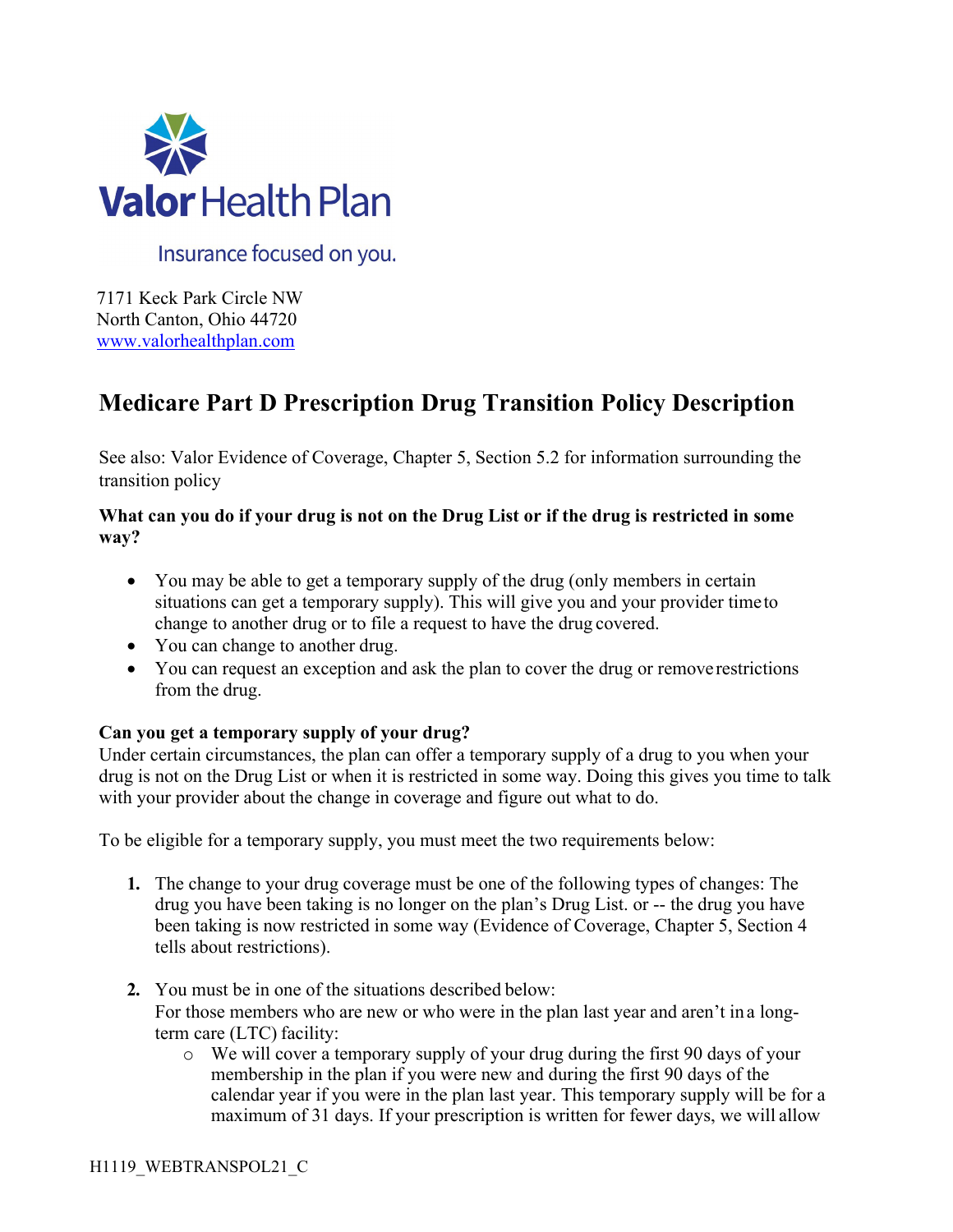multiple fills to provide up to a maximum of 31 days of medication. The prescription must be filled at a network pharmacy.

For those members who are new or who were in the plan last year and reside in a long-term care (LTC) facility:

 $\circ$  We will cover a temporary supply of your drug during the first 90 days of your membership in the plan if you are new and during the first 90 days of the calendar year if you were in the plan last year. The total supply will be for a maximum of 31 days. If your prescription is written for fewer days, we will allow multiple fills to provide up to a maximum of 31 days of medication. (Please note that the long-term care pharmacy may provide the drug in smaller amounts at a time to prevent waste.)

For those members who have been in the plan for more than 90 days and reside in a long-term care (LTC) facility and need a supply right away:

o We will cover one 31-day supply of a particular drug, or less if your prescription is written for fewer days. This is in addition to the above long-term care transition supply.

If you are a current member in our plan and have a level of care change:

o We will cover a temporary transition supply if you have a change in your medications because of a level of care change. This may include unplanned changes in treatment setting, such as being discharged from an acute care setting or being admitted to a long-term care facility. For each drug that is not on our formulary, or if your ability to get your drugs is limited, we will cover a temporary 30-day supply (up to 31-day supply if you are a resident of a long-term carefacility) when you go to a network pharmacy. To ask for a temporary supply, call Member Services at the number on the back of your ID card.

### **What do I do after receiving a temporary supply of the drug?**

During the time when you are getting a temporary supply of a drug, you should talk with your provider to decide what to do when your temporary supply runs out. You can either switch to a different drug covered by the plan or ask the plan to make an exception for you and cover your current drug. The sections below tell you more about these options.

### • **You can change to another drug**

- o Start by talking with your provider. Perhaps there is a different drug covered by the plan that might work just as well for you. You can call Member Services to ask for a list of covered drugs that treat the same medical condition. This list can help your provider find a covered drug that might work for you. (Phone numbers for Member Services are on the back of your ID card)
- **You can ask for an exception**
	- o You and your provider can ask the plan to make an exception for you and cover the drug in the way you would like it to be covered. If your provider says that you have medical reasons that justify asking us for an exception, your provider can help you request an exception to the rule. For example, you can ask the plan to cover a drug even though it is not on the plan's Drug List. Or you can ask the plan to make an exception and cover the drug without restrictions.